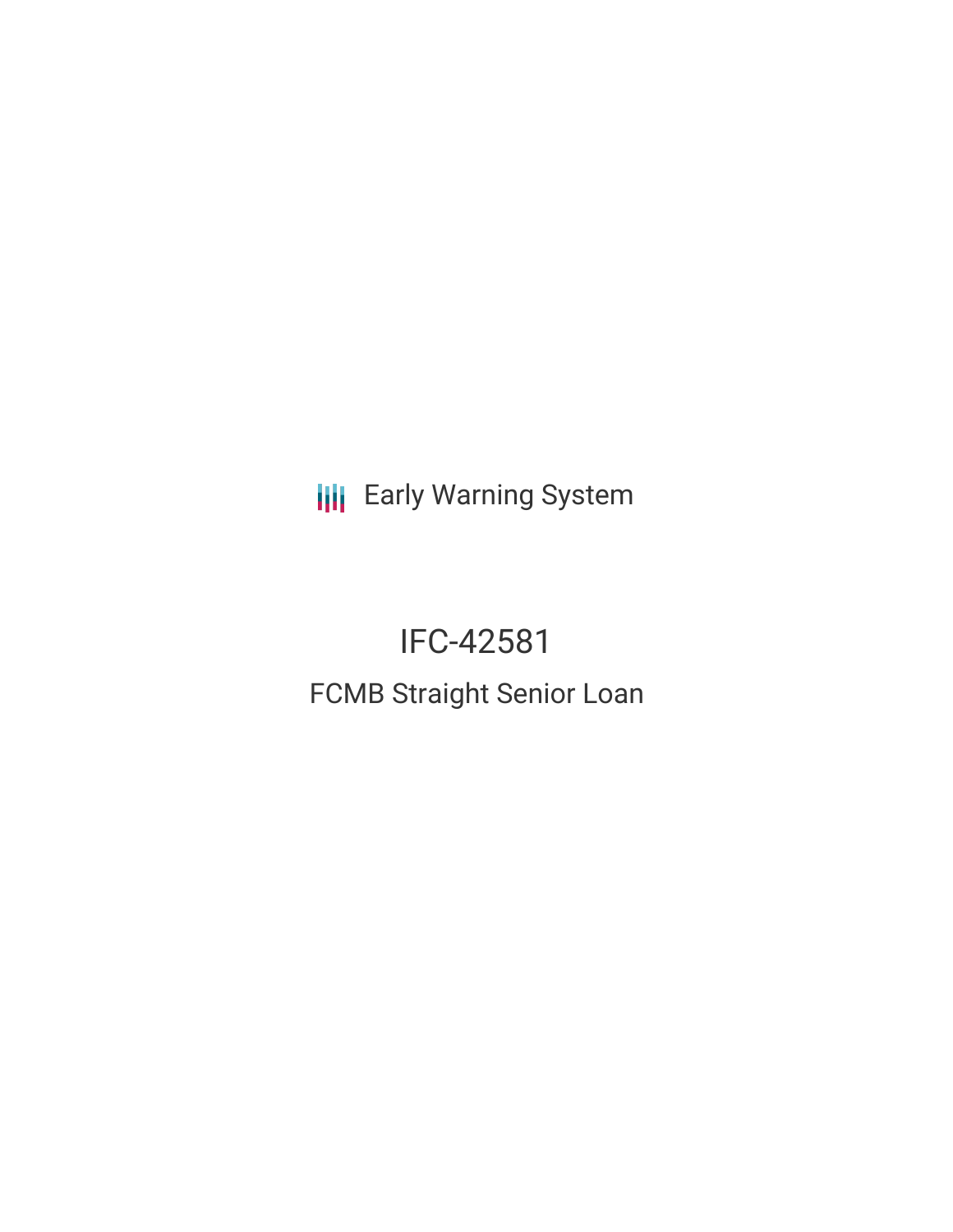

## **Quick Facts**

| <b>Countries</b>               | Nigeria                                 |
|--------------------------------|-----------------------------------------|
| <b>Financial Institutions</b>  | International Finance Corporation (IFC) |
| <b>Status</b>                  | Proposed                                |
| <b>Bank Risk Rating</b>        | U                                       |
| <b>Voting Date</b>             | 2020-04-10                              |
| <b>Borrower</b>                | FIRST CITY MONUMENT BANK LIMITED.       |
| <b>Sectors</b>                 | Finance                                 |
| <b>Investment Amount (USD)</b> | \$75,00 million                         |
|                                |                                         |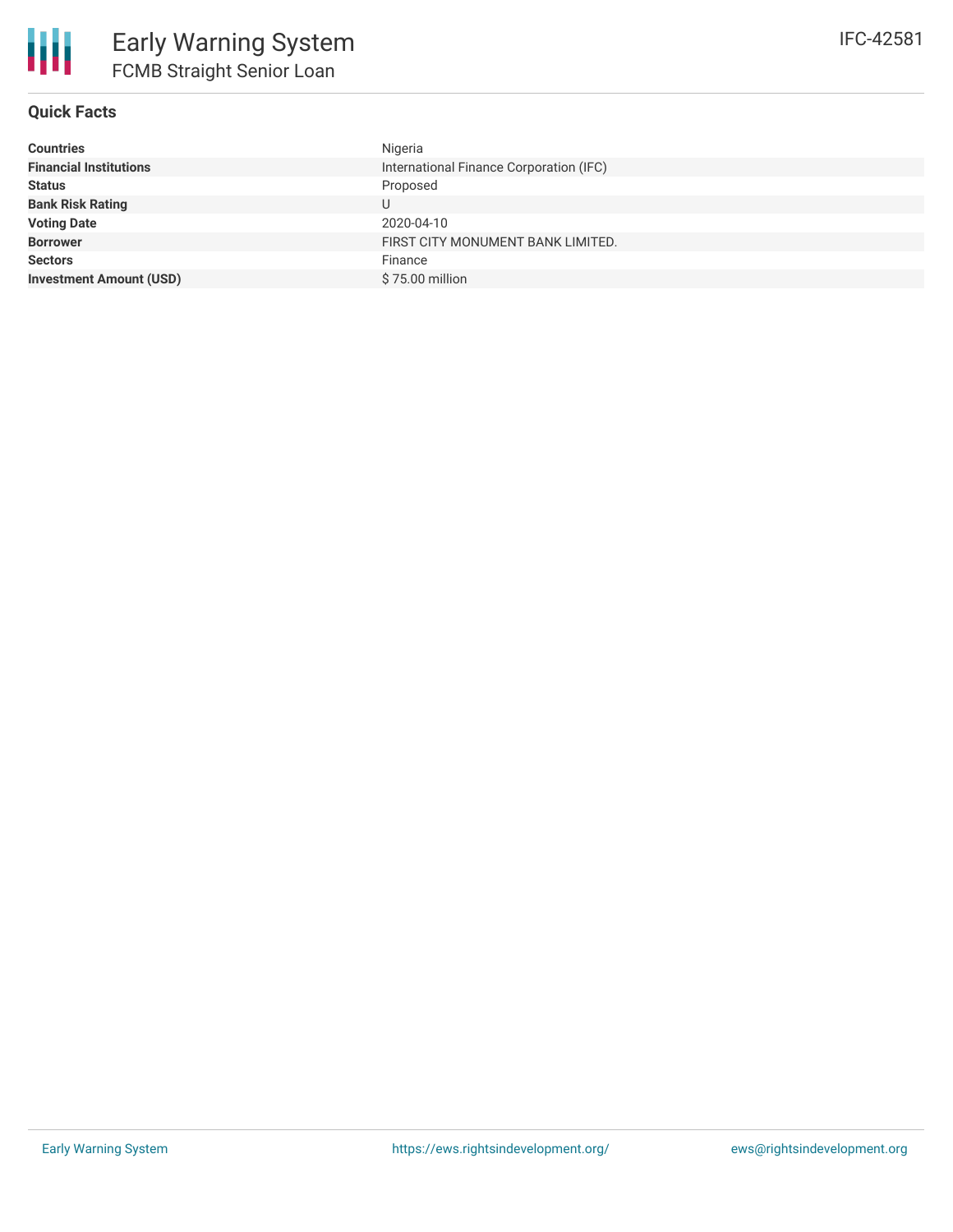

## **Project Description**

The proposed project is a straight senior loan of US\$75 million to First City Monument Bank Limited ('FCMB' or "the Bank"), a mid-tier financial institution in Nigeria ('the Country"). The proposed loan will support the Bank in increasing its lending to SMEs, including Women-Owned SMEs ("WSMEs"), and climate-smart projects.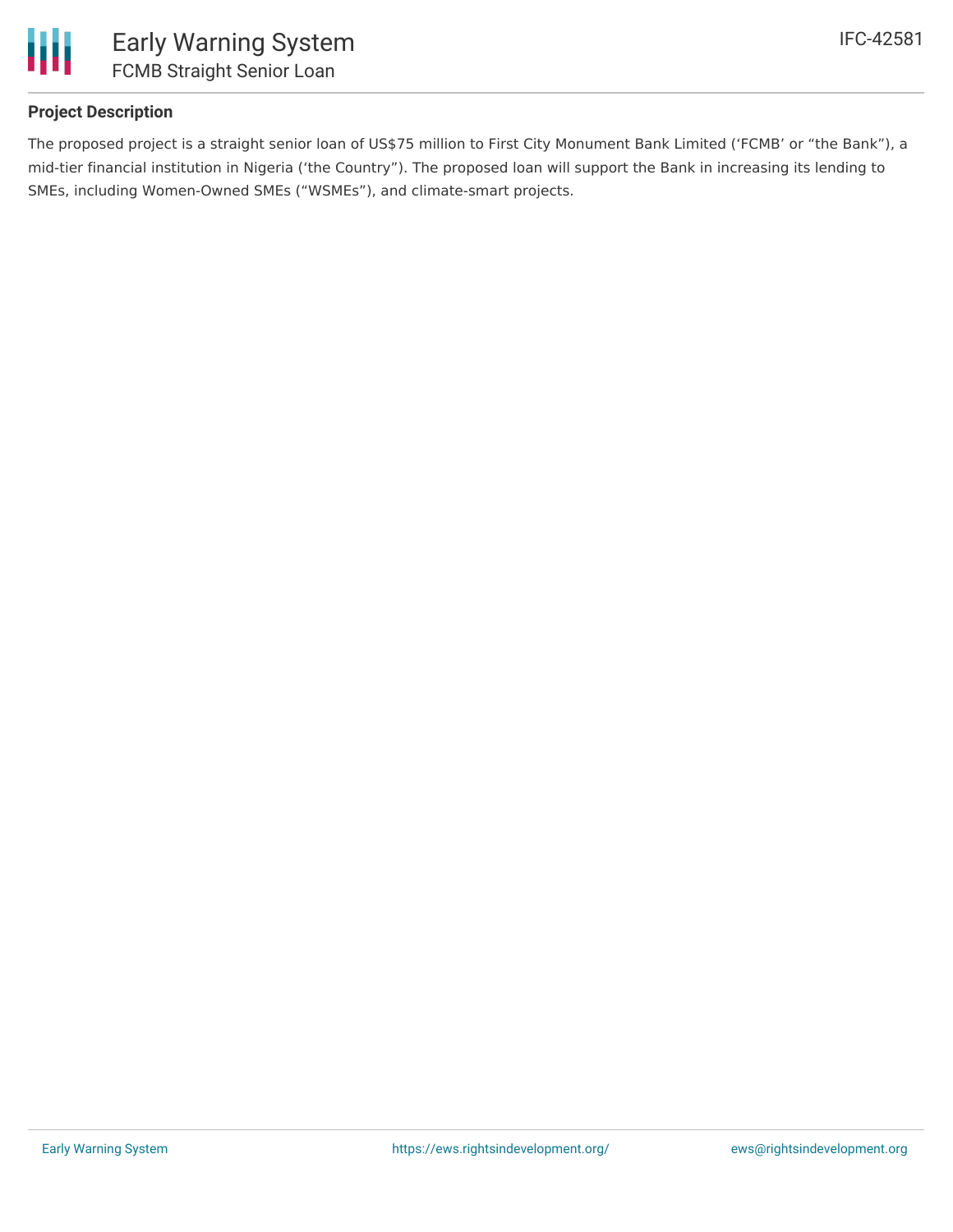### **Investment Description**

冊

• International Finance Corporation (IFC)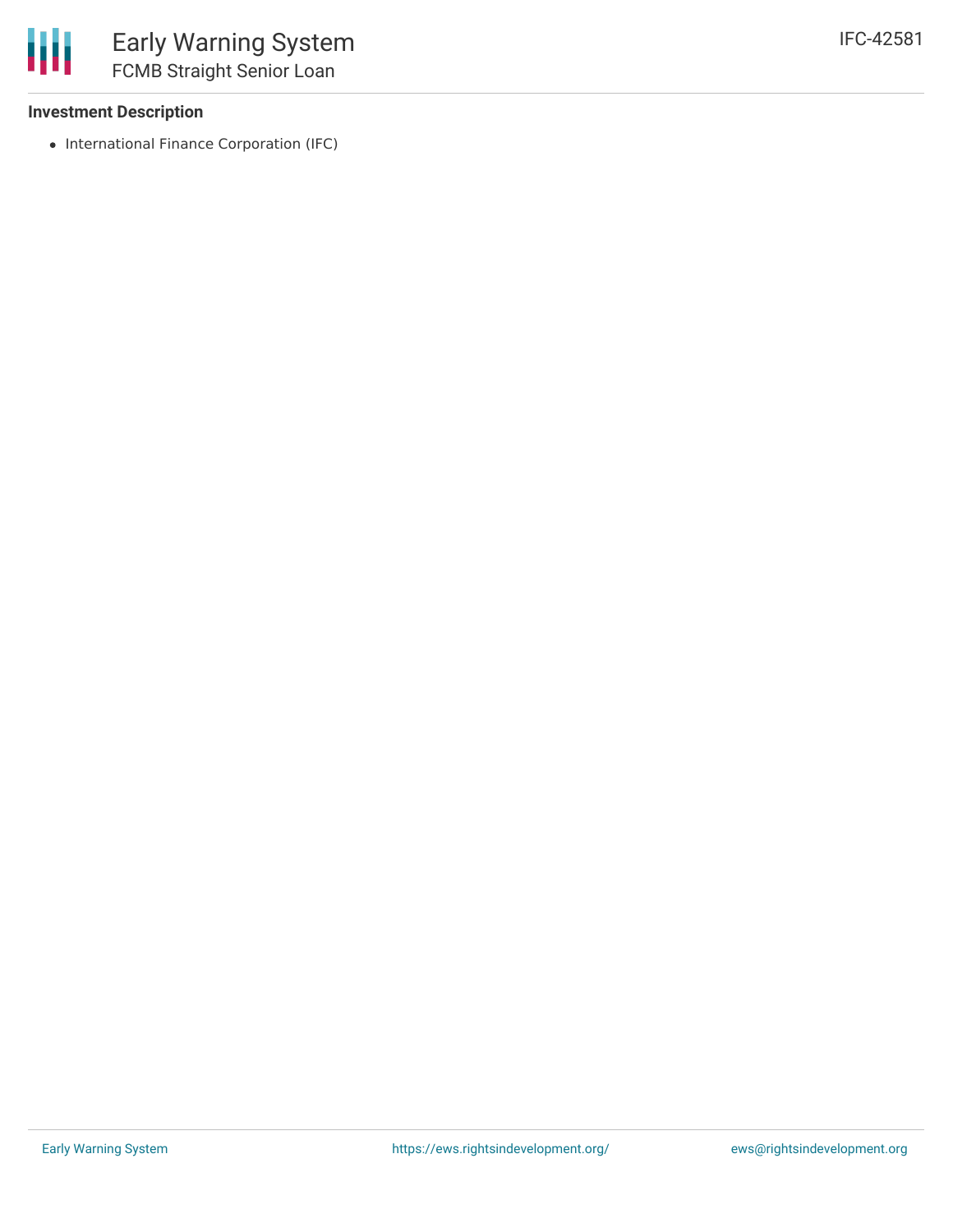

### **Contact Information**

First City Monument Bank Gerald Ikem Group Head, Treasury 08082000429 gerald.ikem@fcmb.com Primrose Towers, 17A, Tinubu Street, Lagos Island www.fcmb.com

#### ACCOUNTABILITY MECHANISM OF IFC

The Compliance Advisor Ombudsman (CAO) is the independent complaint mechanism and fact-finding body for people who believe they are likely to be, or have been, adversely affected by an IFC or MIGA- financed project. If you submit a complaint to the CAO, they may assist you in resolving a dispute with the company and/or investigate to assess whether the IFC is following its own policies and procedures for preventing harm to people or the environment. If you want to submit a complaint electronically, you can email the CAO at CAO@worldbankgroup.org. You can learn more about the CAO and how to file a complaint at http://www.cao-ombudsman.org/